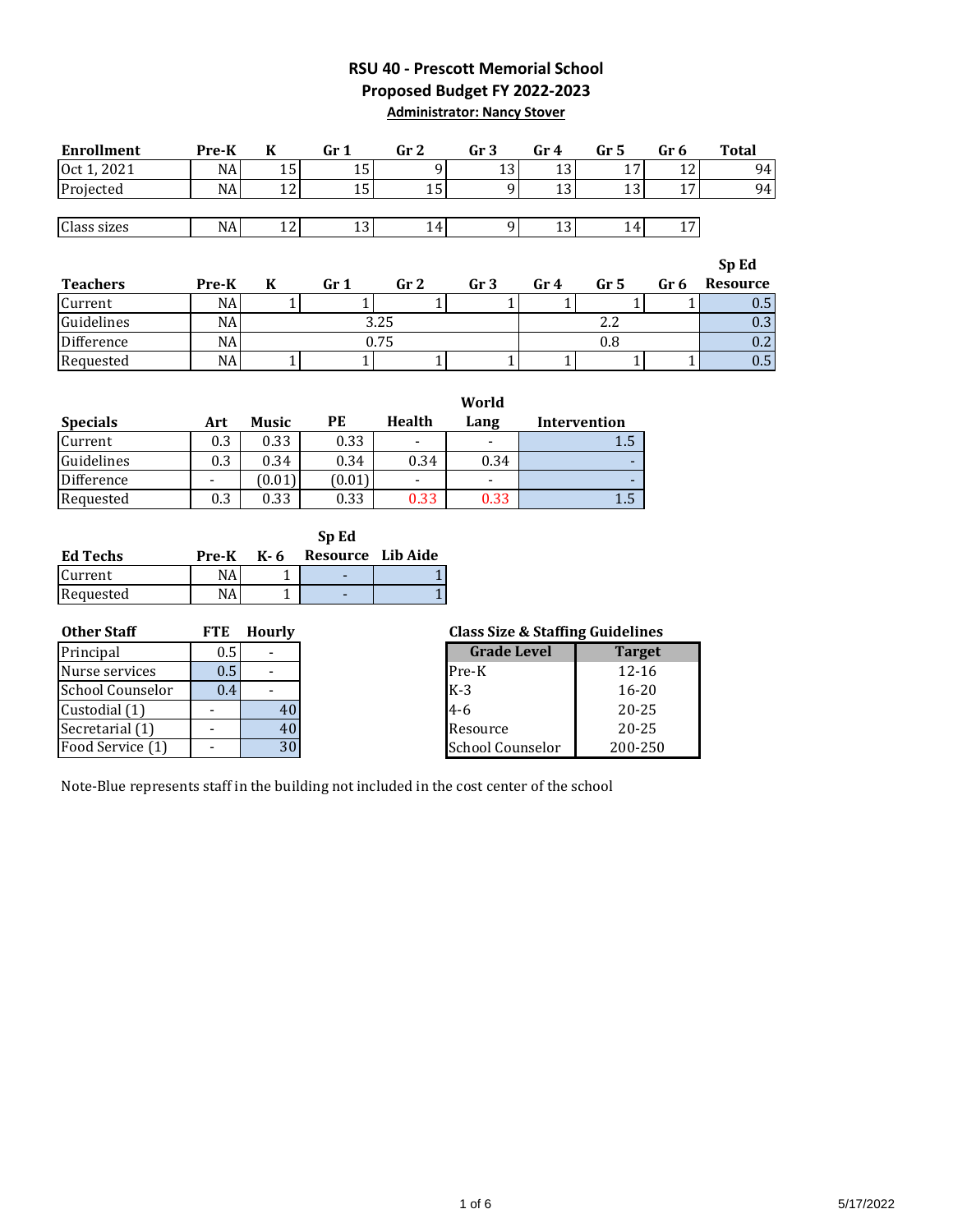#### **Prescott Memorial School Proposed Salaries and Benefits FY 2022-23**

|                                       |                                 |                                   |                   |                  | Ed<br><b>Techs</b> |                    |                 |                         |
|---------------------------------------|---------------------------------|-----------------------------------|-------------------|------------------|--------------------|--------------------|-----------------|-------------------------|
|                                       |                                 |                                   |                   |                  | under              |                    | <b>Budgeted</b> |                         |
|                                       |                                 |                                   |                   | <b>Hours</b> per | 35                 | Hours Per Days Per |                 | <b>Total Salary and</b> |
| <b>Employee</b>                       | <b>Position</b>                 | <b>Cost Center</b>                | <b>School FTE</b> | week             | hours              | Day                | Year            | <b>Benefits</b>         |
| <b>Principal's Office</b>             |                                 |                                   |                   |                  |                    |                    |                 |                         |
| Nancy P. Stover                       | Principal                       | Principal's Office                | 0.5               |                  |                    |                    | $110*$          | 59,569                  |
| Mary M. Ledger                        | Admin Assistant                 | Principal's Office                |                   | 40               |                    | 8                  | $204$ \$        | 49,045                  |
| <b>Guidance Services</b>              |                                 |                                   |                   |                  |                    |                    |                 |                         |
| Vacant                                | Counselor                       | <b>Guidance Services</b>          | 0.4               |                  |                    |                    | 88 \$           | 32,099                  |
| <b>Improvement of Instruction</b>     |                                 |                                   |                   |                  |                    |                    |                 |                         |
| Sarah Gagne                           | <b>Literacy Specialist</b>      | Improvement to Instruction        | $\mathbf{1}$      |                  |                    |                    | 182 \$          | 67,158                  |
| <b>Health Services</b>                |                                 |                                   |                   |                  |                    |                    |                 |                         |
| Michele S. Cooney                     | Nurse                           | <b>Health Services</b>            | 0.5               |                  |                    |                    | 91 \$           | 50,673                  |
|                                       |                                 |                                   |                   |                  |                    |                    |                 |                         |
| <b>Library Services</b>               |                                 |                                   |                   |                  |                    |                    |                 |                         |
| Sherry L. Casas                       | Library Aide                    | <b>Library Services</b>           |                   | 35               | $\bar{\mathbf{x}}$ | 7                  | $190*$          | 53,165                  |
| <b>Regular Instruction</b>            |                                 |                                   |                   |                  |                    |                    |                 |                         |
| Nancy P. Stover                       | Teacher-Interventionist         | <b>Regular Instruction</b>        | 0.50              |                  |                    |                    | 110S            | 59.569                  |
| James A. Freyenhagen                  | Teacher-6th Grade               | Regular Instruction               | 1.00              |                  |                    |                    | 182 \$          | 88,287                  |
| Leonard C. Lewis                      | Teacher-4th Grade               | Regular Instruction               | 1.00              |                  |                    |                    | 182 \$          | 106,389                 |
| Barbara J. Kopishke                   | Teacher-3rd Grade               | Regular Instruction               | 1.00              |                  |                    | ÷.                 | 182 \$          | 79,350                  |
| Tamara L. Casas                       | Teacher-K                       | Regular Instruction               | 1.00              |                  |                    | ÷.                 | 182 \$          | 101,239                 |
| Anthony R. Lufkin                     | Teacher-Art                     | Regular Instruction               | 0.30              |                  |                    | ä,                 | 55 \$           | 3,917                   |
| Crystal L. Boucher                    | Teacher-1st                     | Regular Instruction               | 1.00              |                  |                    |                    | 182 \$          | 78,141                  |
| Kasey J. Leidenroth                   | Teacher-2nd                     | Regular Instruction               | 1.00              |                  |                    | $\blacksquare$     | 182 \$          | 72,189                  |
| Mark Phillips                         | Teacher-Music                   | Regular Instruction               | 0.33              |                  |                    | J.                 | 60 \$           | 29,299                  |
| Patricia Crawford                     | Teacher-5th Grade               | Regular Instruction               | 1.00              |                  |                    |                    | 182 \$          | 92,976                  |
| Tara Charkowick Wellman               | Teacher-Physical Education      | Regular Instruction               | 0.33              |                  |                    | Ĭ.                 | 60 \$           | 28,496                  |
| Jean M. Stephenson                    | Ed Tech-Student & Staff support | Regular Instruction               |                   | 35               | $\bar{\mathbf{x}}$ | $\overline{7}$     | $190*$          | 37,655                  |
| <b>Proposed Position</b>              | <b>Teacher</b>                  | <b>World Language</b>             | 0.33              |                  |                    |                    | 61S             | 28,575                  |
| <b>Proposed Position</b>              | <b>Teacher</b>                  | Health                            | 0.33              |                  |                    |                    | 61S             | 28,575                  |
| <b>Resource Room Placement</b>        |                                 |                                   |                   |                  |                    |                    |                 |                         |
| <b>Haley Mank</b>                     | Teacher                         | <b>Resource Room Placement</b>    | 0.5               |                  |                    |                    | 91 \$           | 29,735                  |
| <b>Operations and Maintenance</b>     |                                 |                                   |                   |                  |                    |                    |                 |                         |
| Patricia L. Thibodeau                 | <b>Head Custodian</b>           | <b>Operations and Maintenance</b> |                   | 40               |                    | 8                  | 260S            | 61,264                  |
|                                       |                                 |                                   |                   |                  |                    |                    |                 |                         |
| <b>Food Service</b>                   |                                 |                                   |                   |                  |                    |                    |                 |                         |
| Dawn M. Pendleton                     | Kitchen Manager                 | <b>Food Service</b>               | ä,                | 30               | L,                 | 6                  | 184 \$          | 46,727                  |
| <b>Total Prescott Memorial School</b> |                                 |                                   |                   |                  |                    |                    |                 | \$<br>1,284,091         |

Note-Blue represents staff in the building not included in the cost center of the school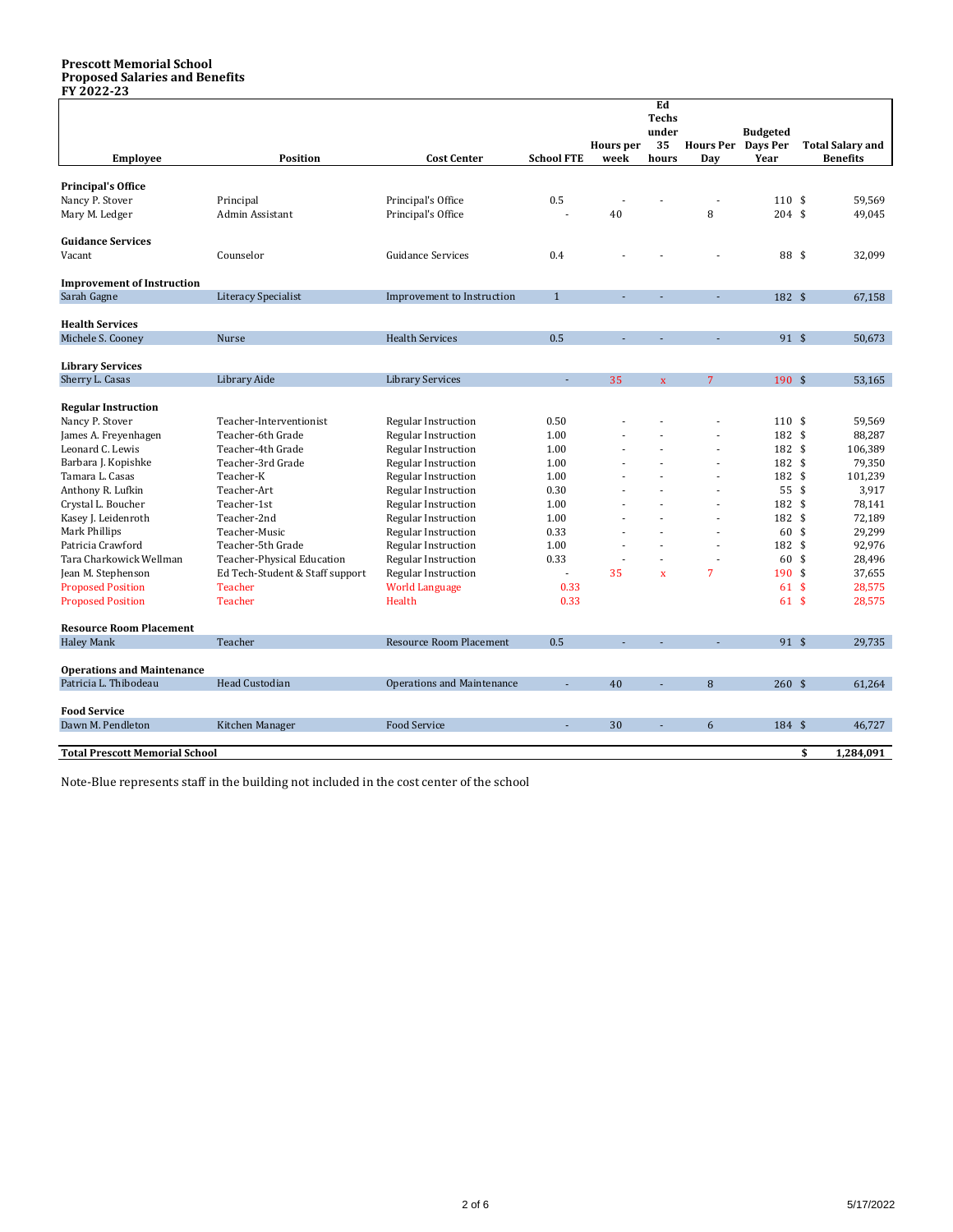## **Prescott Memorial School Proposed Budget Summary FY 2022-2023**

|                                                                                        |               | 2022-23 Proposed Budget |                     |          |  |
|----------------------------------------------------------------------------------------|---------------|-------------------------|---------------------|----------|--|
|                                                                                        | 2021-22       | <b>Dollars</b>          | <b>Dollar</b>       | Percent  |  |
| <b>Account Number / Description</b>                                                    | <b>Budget</b> |                         | Change              | Change   |  |
|                                                                                        |               |                         |                     |          |  |
| <b>2400 Administration</b>                                                             |               |                         |                     |          |  |
| 1000-0000-2400-51040-030 Administrator Salary                                          | \$47,886      | \$50,254                | \$2,368             | 4.9%     |  |
| 1000-0000-2400-51180-030 Regular Employee Salary                                       | \$34,060      | \$34,925                | \$865               | 2.5%     |  |
| 1000-0000-2400-52040-030 Administrator Benefits                                        | \$6,426       | \$7,011                 | \$584               | 9.1%     |  |
| 1000-0000-2400-52080-030 Regular Employee Benefits                                     | \$12,918      | \$13,915                | \$997               | 7.7%     |  |
| 1000-0000-2400-52340-030 Administrator Retirement Benefits                             | \$1,839       | \$1,930                 | \$91                | 4.9%     |  |
| 1000-0000-2400-53300-030 Employee Training and Development                             | \$527         | \$500                   | $-$ \$27            | $-5.1%$  |  |
| 1000-0000-2400-55310-030 Communication - Postage                                       | \$400         | \$400                   | \$0                 | 0.0%     |  |
| 1000-0000-2400-55320-030 Communication - Telephone                                     | \$360         | \$600                   | \$240               | 66.7%    |  |
| 1000-0000-2400-55800-030 Travel Reimbursement                                          | \$600         | \$300                   | $- $300$            | $-50.0%$ |  |
| 1000-0000-2400-56000-030 General Supplies                                              | \$397         | \$400                   | \$3                 | 0.8%     |  |
| 1000-0000-2400-56400-030 Books and Periodicals                                         | \$400         | \$400                   | \$0                 | 0.0%     |  |
| 1000-0000-2400-58100-030 Dues and Fees - Memberships                                   | \$875         | \$925                   | \$50                | 5.7%     |  |
| <b>TOTAL 2400 Administration</b>                                                       | \$106,689     | \$111,560               | \$4,871             | 4.6%     |  |
|                                                                                        |               |                         |                     |          |  |
| <b>1100 Elementary Instruction</b>                                                     |               |                         |                     |          |  |
| 1000-1100-1000-51010-030 Teacher Salary                                                | \$535,295     | \$601,537               | \$66,242            | 12.4%    |  |
| 1000-1100-1000-51020-030 Ed Tech Salary                                                | \$18,700      | \$24,909                | \$6,209             | 33.2%    |  |
| 1000-1100-1000-51230-030 Substitute Teachers                                           | \$7,802       | \$17,000                | \$9,198             | 117.9%   |  |
| 1000-1100-1000-51500-030 Stipends                                                      | \$4,522       | \$3,444                 | $-$1,078$           | $-23.8%$ |  |
| 1000-1100-1000-52000-030 Stipend Benefits                                              | \$88          | \$88                    | \$0                 | 0.0%     |  |
| 1000-1100-1000-52010-030 Teacher Benefits                                              | \$146,184     | \$169,738               | \$23,554            | 16.1%    |  |
| 1000-1100-1000-52020-030 Ed Tech Benefits                                              | \$11,771      | \$13,107                | \$1,336             | 11.3%    |  |
| 1000-1100-1000-52030-030 Substitute Teacher Benefits                                   | \$455         | \$335                   | $-$120$             | $-26.4%$ |  |
| 1000-1100-1000-52300-030 Stipend Retirement Benefits                                   | \$582         | \$199                   | $-$ \$383           | $-65.8%$ |  |
| 1000-1100-1000-52310-030 Teacher Retirement Benefits                                   | \$20,441      | \$23,099                | \$2,658             | 13.0%    |  |
| 1000-1100-1000-52330-030 Substitute Teacher Retirement Benefits                        | \$582         | \$582                   | \$0                 | $0.0\%$  |  |
| 1000-1100-1000-52510-030 Tuition Reimbursement                                         | \$6,376       | \$5,700                 | $-$ \$676           | $-10.6%$ |  |
| 1000-1100-1000-53300-030 Employee Training and Development                             | \$1,000       | \$1,000                 | \$0                 | $0.0\%$  |  |
| 1000-1100-1000-54310-030 Non-Technology Repairs and Maintenance                        | \$2,500       | \$2,500                 | \$0                 | $0.0\%$  |  |
| 1000-1100-1000-54445-030 Photocopier Lease/Purchase                                    | \$2,547       | \$2,547                 | \$0                 | $0.0\%$  |  |
| 1000-1100-1000-55800-030 Travel Reimbursement                                          | \$300         | \$200                   | $-$100$             | $-33.3%$ |  |
| 1000-1100-1000-56100-030 Instructional Supplies                                        | \$11,860      | \$13,000                | \$1,140             | 9.6%     |  |
| 1000-1100-1000-56400-030 Books and Periodicals                                         | \$3,908       | \$3,600                 | $- $308$            | $-7.9%$  |  |
| 1000-1100-1000-58100-030 Dues and Fees - Memberships                                   | \$150         | \$150                   | \$0                 | 0.0%     |  |
| 1000-1100-2700-51180-030 Regular Employee Salary                                       | \$500         | \$500                   | \$0                 | $0.0\%$  |  |
| 1000-1100-2700-52080-030 Regular Employee Benefits                                     | \$200         | \$200                   | \$0                 | $0.0\%$  |  |
| 1000-1100-2700-58500-030 Field Trip Transportation                                     | \$50          | \$50                    | \$0                 | $0.0\%$  |  |
| <b>TOTAL 1100 Elementary Instruction</b>                                               | \$775,814     |                         | \$883,485 \$107,671 | 13.9%    |  |
|                                                                                        |               |                         |                     |          |  |
| <b>2120 Student Guidance Services</b>                                                  |               |                         |                     |          |  |
| 1000-0000-2120-51010-030 Guidance Salary<br>1000-0000-2120-52010-030 Guidance Benefits | \$21,216      | \$21,784                | \$568               | 2.7%     |  |
|                                                                                        | \$8,272       | \$9,314                 | \$1,042             | 12.6%    |  |
| 1000-0000-2120-52310-030 Guidance Retirement Benefits                                  | \$883         | \$837                   | $-$ \$46            | $-5.2%$  |  |
| 1000-0000-2120-53300-030 Employee Training and Development                             | \$200         | \$200                   | \$0                 | 0.0%     |  |
| 1000-0000-2120-55800-030 Travel Reimbursement                                          | \$72          | \$100                   | \$28                | 38.9%    |  |
| 1000-0000-2120-56000-030 General Supplies                                              | \$100         | \$200                   | \$100               | 100.0%   |  |
| <b>TOTAL 2120 Student Guidance Services</b>                                            | \$30,743      | \$32,435                | \$1,692             | 5.5%     |  |
| <b>Total School-based costs</b>                                                        | \$21,539      | \$22,125                | \$586               | 2.7%     |  |
| <b>Total District-based costs</b>                                                      | \$891,706     | \$1,005,354 \$113,408   |                     | 12.7%    |  |
| <b>TOTAL 030 Prescott Memorial School</b>                                              | \$913,245     | \$1,027,479 \$114,234   |                     | 24%      |  |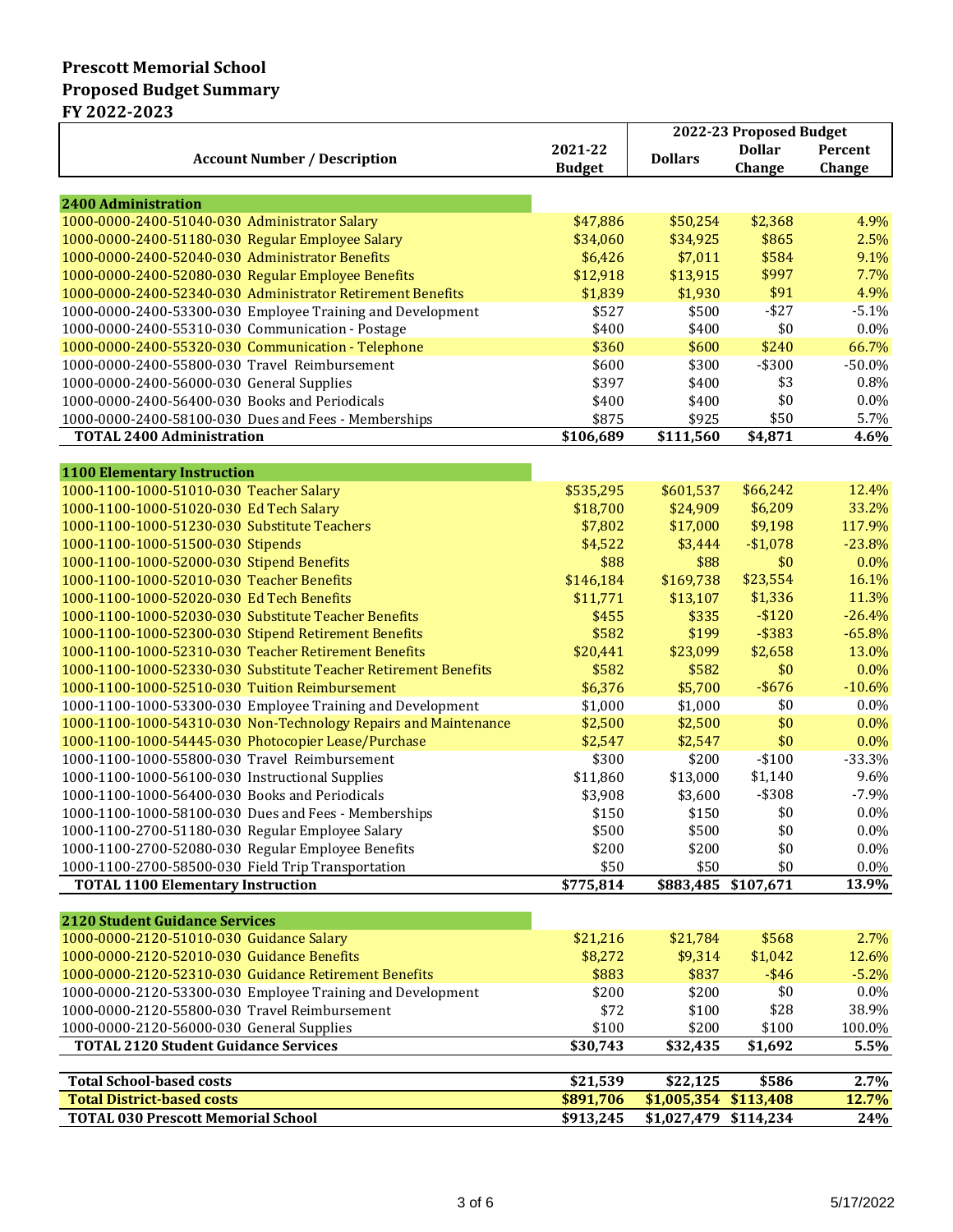## **Prescott Memorial School Proposed Budget Detail FY 2022-2023**

| I I AVAL AVAJ                      | <b>Item Description</b>                                    | <b>Total</b> |
|------------------------------------|------------------------------------------------------------|--------------|
| <b>2400 Administration</b>         |                                                            |              |
|                                    | 1000-0000-2400-55330-030 Employee Training and Development |              |
|                                    | Workshops, webinars and/or conferences                     | \$500        |
|                                    | <b>Total</b>                                               | \$500        |
|                                    |                                                            |              |
|                                    | 1000-0000-2400-55310-030 Communication-Postage             |              |
|                                    | <b>United States Postal Service</b>                        | \$400        |
|                                    | <b>Total</b>                                               | \$400        |
|                                    |                                                            |              |
|                                    | 1000-0000-2400-55800-030 Travel Reimbursement              |              |
|                                    | Mileage reimbursement                                      | \$300        |
|                                    | Total                                                      | \$300        |
|                                    |                                                            |              |
|                                    | 1000-0000-2400-56000-030 General Supplies                  |              |
|                                    | Staples for photocopiers                                   | \$100        |
|                                    | #10 envelopes                                              | \$24         |
|                                    | <b>Sheet Protectors</b>                                    | \$50         |
|                                    | Markers, Wite-out, post-its                                | \$100        |
|                                    | <b>Binding spines</b><br>Batteries-AA                      | \$70         |
|                                    | <b>Total</b>                                               | \$56         |
|                                    |                                                            | \$400        |
|                                    | 1000-0000-2400-56400-030 Books and Periodicals             |              |
|                                    | Books and resources                                        | \$400        |
|                                    | <b>Total</b>                                               | \$400        |
|                                    |                                                            |              |
|                                    | 1000-0000-2400-58100-030 Dues and Fees Memberships         |              |
|                                    | MPA membership                                             | \$575        |
|                                    | PBIS - SWIS                                                | \$350        |
|                                    | <b>Total</b>                                               | \$925        |
|                                    |                                                            |              |
| <b>1100 Elementary Instruction</b> |                                                            |              |
|                                    | 1000-1100-1000-53300-030 Employee Training and Development |              |
|                                    | Workshops and conferences                                  | \$1,000      |
|                                    | <b>Total</b>                                               | \$1,000      |
|                                    |                                                            |              |
|                                    | 1000-1100-1000-55800-030 Travel Reimbursement              |              |
|                                    | Mileage                                                    | \$200        |
|                                    | <b>Total</b>                                               | \$200        |
|                                    |                                                            |              |
|                                    | 1000-1100-1000-56100-030 Instructional Supplies            |              |
|                                    | Large rolls of Kraft paper                                 | \$300        |
|                                    | Laminating film                                            | \$400        |
|                                    | Copy paper                                                 | \$2,000      |
|                                    | <b>Staples for Photocopiers</b>                            | \$75         |
|                                    | Gr. 3 math resources                                       | \$500        |
|                                    | Shipping for Gr. 3 math resources                          | \$10         |
|                                    | Markers                                                    | \$30         |
|                                    | Dry erase markers-Asst.                                    | \$300        |
|                                    | Dry Erase markers -black                                   | \$60         |
|                                    | Whiteboard erasers (set of 12)                             | \$30         |
|                                    | Sharpies (36 pk)                                           | \$69         |
|                                    | Binders (set of 16)                                        | \$70         |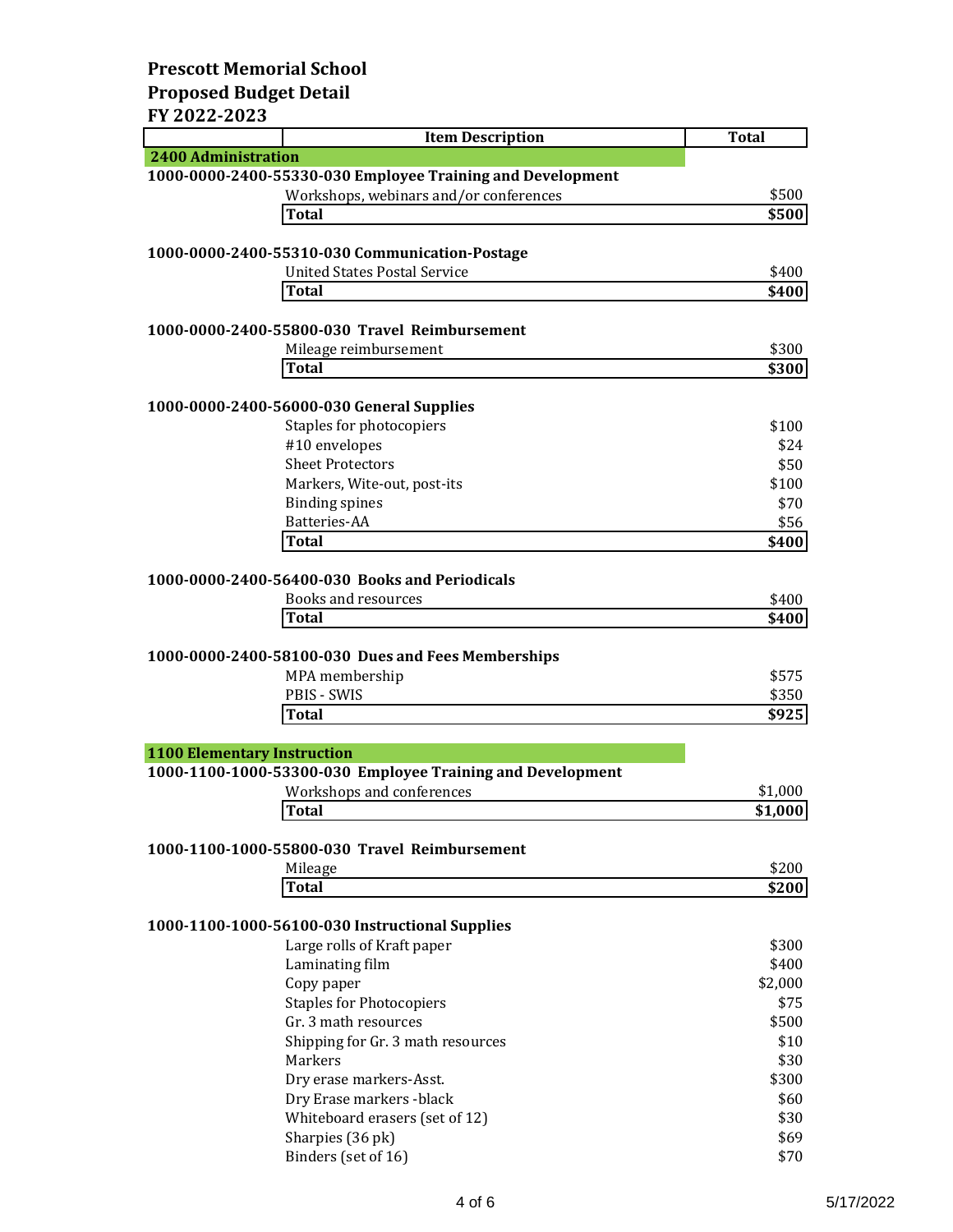# **Prescott Memorial School Proposed Budget Detail**

| FY 2022-2023 |                                     |              |
|--------------|-------------------------------------|--------------|
|              | <b>Item Description</b>             | <b>Total</b> |
|              | Pocket folders                      | \$50         |
|              | <b>Student Planners</b>             | \$30         |
|              | Poly Envelopes Hook and. Loop       | \$144        |
|              | <b>Construction Paper 9x12</b>      | \$15         |
|              | <b>Construction Paper18x24</b>      | \$10         |
|              | Binder clips-big                    | \$8          |
|              | Binder clips-small                  | \$8          |
|              | Binder clips-medium                 | \$8          |
|              | Jumbo paper clips                   | \$4          |
|              | Post its-3x3 (14 pads)              | \$28         |
|              | Post-its 4x6 (5 pads)               | \$44         |
|              | <b>Anchor Chart Paper</b>           | \$19         |
|              | <b>Chart Tablet</b>                 | \$40         |
|              | <b>Batteries</b>                    | \$50         |
|              | <b>Staples</b>                      | \$20         |
|              | Plan Book                           | \$15         |
|              | <b>Address Labels</b>               | \$30         |
|              | Mystery Science Supply Packs(K-5)   | \$2,000      |
|              | Handwriting Without Tears- Gr. K    | \$144        |
|              | Handwriting Without Tears- Gr. 1    | \$156        |
|              | Handwriting Without Tears- Gr. 2    | \$132        |
|              | Handwriting Without Tears- Gr. 3    | \$144        |
|              | Shipping For HWT                    | \$57         |
|              | Kindergarten Instructional Supplies | \$600        |
|              | Gr.1 Instructional Supplies         | \$600        |
|              | Gr.2 Instructional Supplies         | \$600        |
|              | Gr. 3 Instructional Supplies        | \$600        |
|              | Gr. 4 Instructional Supplies        | \$600        |
|              | Gr. 5 Instructional Supplies        | \$600        |
|              | Gr. 6 Instructional Supplies        | \$600        |
|              | Music Instructional Supplies        | \$600        |
|              | PE Instructional Supplies           | \$600        |
|              | Art Instructional Supplies          | \$600        |
|              | <b>Total</b>                        | \$13,000     |

### **1000-1100-1000-56400-030 Books and Periodicals**

| Let's Find Out - Gr. K                         | \$72    |
|------------------------------------------------|---------|
| Scholastic News -Gr 1                          | \$72    |
| Science Spin K-1                               | \$12    |
| Scholastic News - Gr 2                         | \$65    |
| Scholastic News -Gr 3                          | \$66    |
| Scholastic News -Gr 4                          | \$84    |
| Scholastic News -Gr 5/6                        | \$90    |
| Scholastic News - Gr 5/6                       | \$84    |
| <b>Shipping for Scholastic News</b>            | \$55    |
| Curriculum Resources for K-6 Math and Literacy | \$3,000 |
| <b>Total</b>                                   | \$3,600 |

### **1000-1100-1000-58100-030 Dues and Fees - Memberships**

| Geography Bee |  |
|---------------|--|
| Total         |  |

**1000-1100-2700-51180-030 Regular Employee Salary**